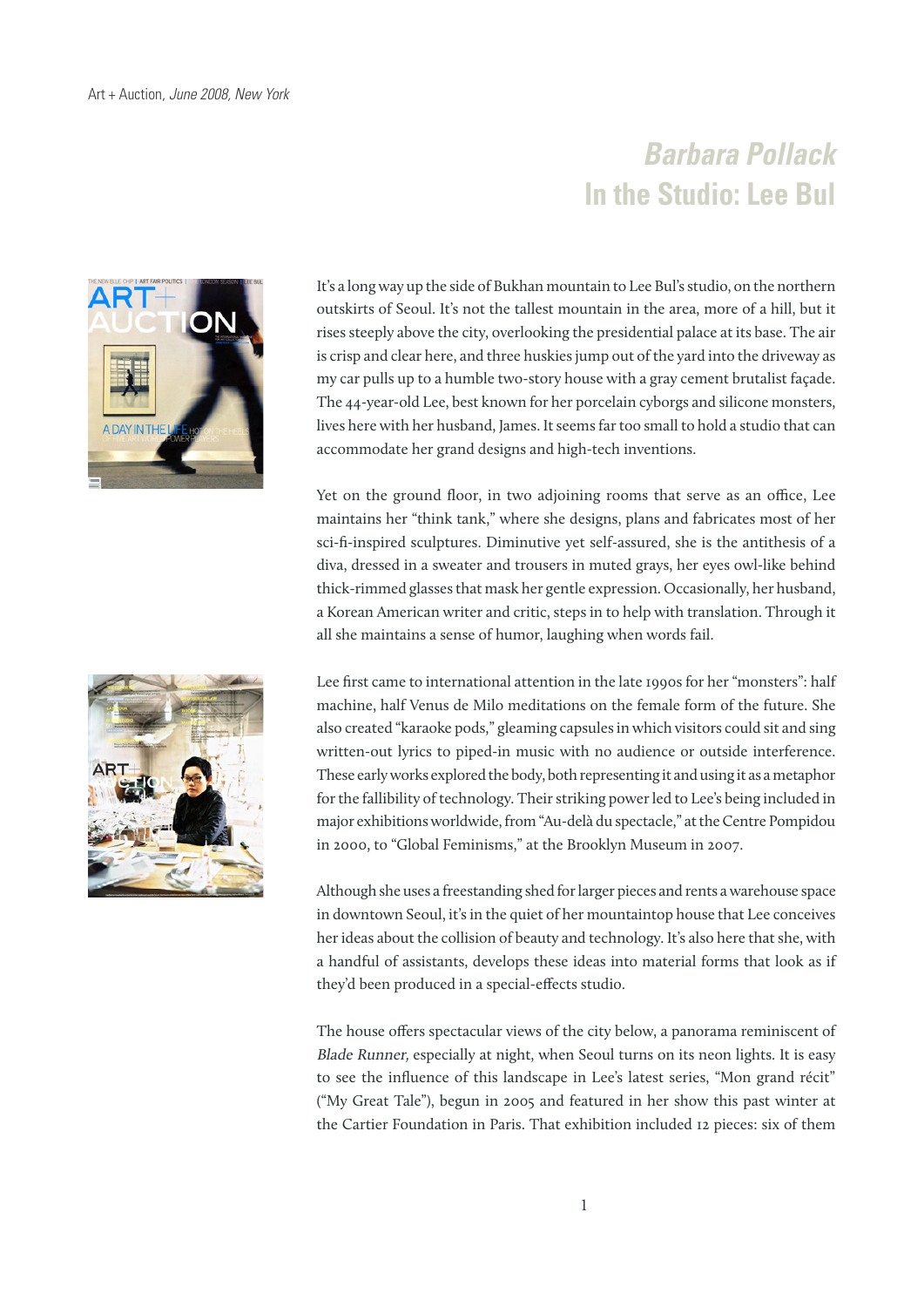

combinations of crystals and metal chains on metal armatures that hung like surreal chandeliers, and six resin sculptures stationed on the floor, like mammoth molten rock formations, reflecting the gleaming surfaces of the light-filled Jean Nouvel architecture. These works, simultaneously delicate and imposing, were inspired by the utopian plans of 20th-century visionary artists and architects and were presented as fragile ruins of a long-gone modernity.

When I visited her studio, that exhibition was still on, but Lee was already planning her next New York solo gallery show, which opened May 8 and runs through June 14 at Lehmann Maupin. It features two works from the Cartier exhibit—Bunker (M. Bakhtin), a huge black fiberglass boulder that visitors can enter, and a piece from Lee's "After Bruno Taut" series, a sort of inverted chandelier with a filigree of chains and crystals—as well as three new sculptures from the "Infinity" series, dioramalike landscapes embedded in mirrored vitrines. Her office had pen-andink drawings pinned to its walls and Styrofoam models on every ledge, including a miniature of Bunker in foamy blue and an Erector Set version of one of her largest works, Aubade, an aluminum structure with led lights that rose more than 13 feet at the Cartier Foundation.

"I don't know when I started," Lee admits when asked how long it took to prepare for her current shows. Her creative process involves extensive reading and research, blueprints and model making before she even decides to begin on a work. "I start to sketch or just write about my ideas and put them up all over my wall in my studio, and every day I watch this grow into a map of ideas until one day I think, 'Maybe I can make this more concrete and specific,' " she says.

"Mon grand récit" is something of a departure for Lee, comprising otherworldly landscapes based on failed or unrealized 20th-century utopias that she studied. She first took up this idea in 2005, during a residency in New Zealand in which she became fascinated by that country's history and quirky mythology. Since then she has also drawn inspiration from a wide range of modernist projects, including the Russian Constructivist Vladimir Tatlin's unexecuted tower, Monument to the Third International, and Alpine Architektur, the German architect Bruno Taut's plans, designed during World War I, for glittering cities in a world at peace.

Lee's projects have always been built on a foundation of theoretical writing. Her bookshelf is lined with English and Korean texts on utopias, notably Italo Calvino's Invisible Cities, with its magical accounts of fictional lands. Lee recalls her confusion when she participated once in a panel discussion and an audience member asked how she knew so much about Western culture. She replied, "I never knew this was only yours." Lee now explains it this way: "I grew up studying this field, so I never think about this as 'Western' history or 'Western' culture."

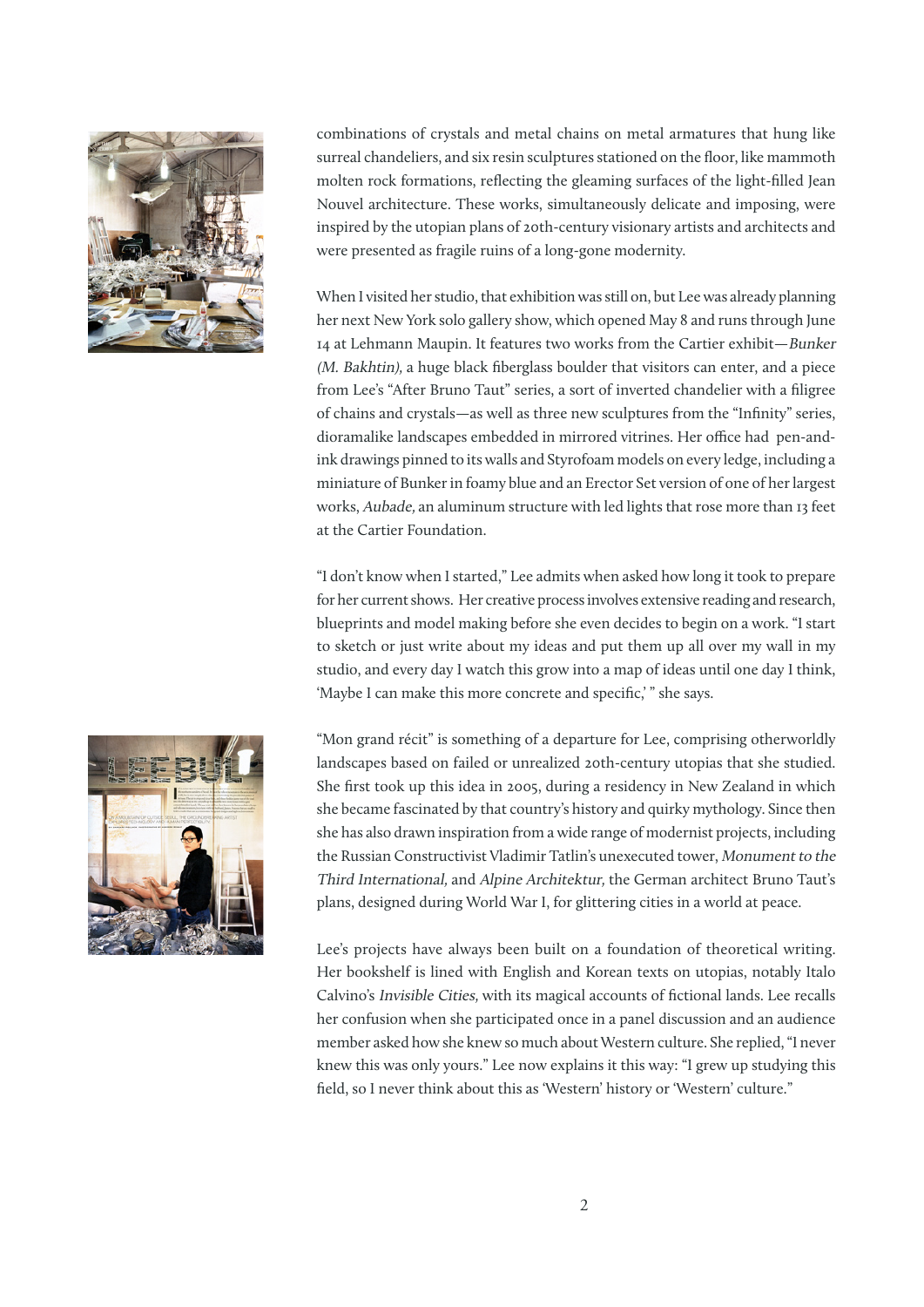



Lee is mainly self-taught in these matters, having gotten her only degree, a BFA in sculpture, from the highly conservative Hongik University, in Seoul. She was born in 1964 in a remote village where her dissident parents were hiding from the South Korean military government. The prejudice against her parents influenced both her career choice and her career path: Art school was one of the few options available to a child of dissidents, and her slow acceptance in the Korean art world was partially due to the insecure position of her parents in the country's society.

After graduating from Hongik, in 1987, she circumvented South Korea's stubbornly conventional art world by creating public performance art, producing fantastic costumes with multiple protruding limbs and wearing them into arenas such as the airport and downtown shopping districts. These controversial works gained her international recognition. In 1997 Barbara London, a curator at New York's Museum of Modern Art, invited her to create a project space there. Lee submitted Majestic Splendor, a towering vitrine filled with funereal lilies and sequin-covered dead fish. The walls of the gallery were lined with more fish, perfumed and vacuum-packed in plastic bags. The stench that nonetheless resulted was part of the point of the piece, highlighting our unease with nature's messier side, and the work was removed after only a few days because of complaints from the museum staff.

In 1998, Lee was a finalist for the Guggenheim Museum's prestigious Hugo Boss prize, and a year later she received an honorable mention for Majestic Splendor when it was included in Harald Szeemann's "Aperto" exhibition for young artists at the 48th Venice Biennale. She was also one of two artists shown in the Korean pavilion at that Biennale.

By then, Lee was well-known for pieces such as Cyborg Red, 1997, and Cyborg Blue, 1997, silicone casts of archetypal female figures from classical art reconstructed with machinelike parts. These sculptures were often interpreted as feminist critiques of face and body enhancements. "Once they started to call my work these things, nobody tried to look at it another way," Lee says. With her karaoke pods, featured at Venice and in her 2002 solo show at the New Museum, the public came to understand that her artistic concerns are more universal, including how everyone interacts with technology.

For Lee, the overriding theme that connects these earlier works with her more recent landscapes is the issue of perfectibility: the human craving to create or pursue an ideal that often fails or, worse, produces monstrous results—cosmetic surgery, industrialization or fascist governments. "My work has always been a representation of a desire to transcend limitations," she explains. "So the transition has been to move from the body to the broader idea of social structures."

When asked if her concept of unsuccessful utopias is rooted in the recent history of South Korea or, more pointedly, the model of Communist North Korea, only

3